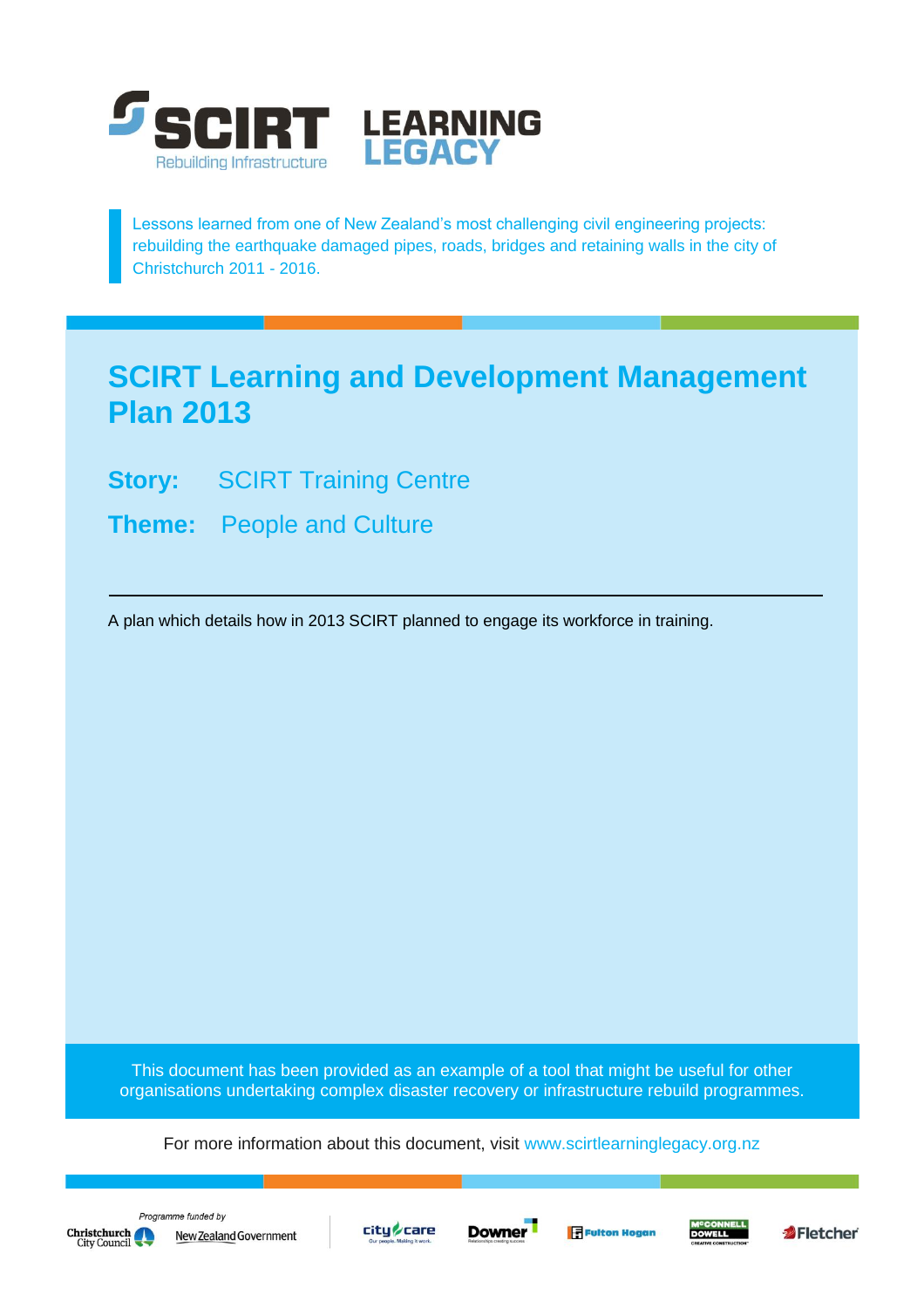

This work is licensed under a Creative Commons Attribution 3.0 New Zealand License.

The authors, and Stronger Christchurch Infrastructure Rebuild Team (SCIRT) have taken all reasonable care to ensure the accuracy of the information supplied in this legacy document. However, neither the authors nor SCIRT, warrant that the information contained in this legacy document will be complete or free of errors or inaccuracies. By using this legacy document you accept all liability arising from your use of it. Neither the authors nor SCIRT, will be liable for any loss or damage suffered by any person arising from the use of this legacy document, however caused.



Programme funded by New Zealand Government









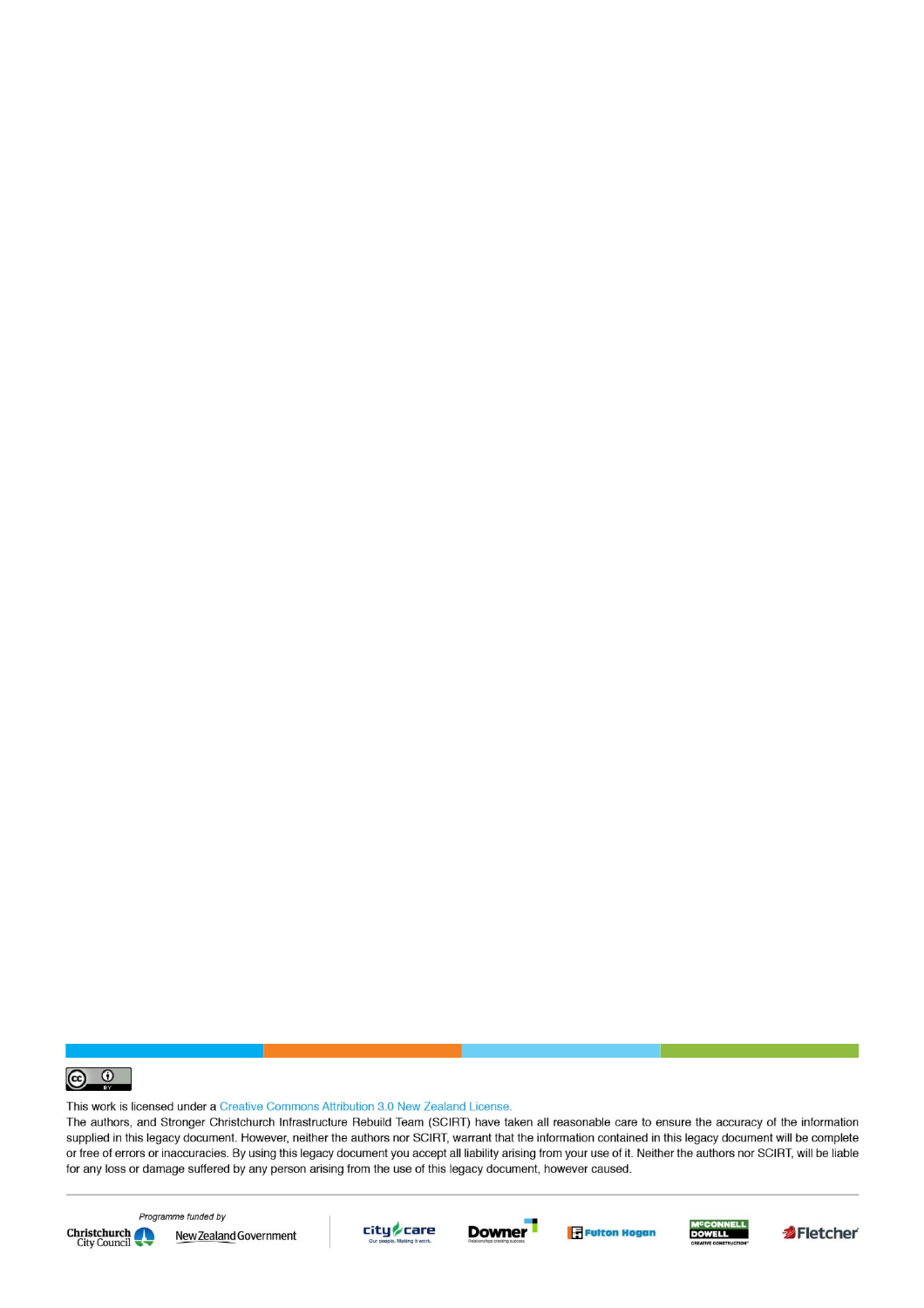### **STRONGER CHRISTCHURCH – INFRASTRUCTURE REBUILD**



# Learning and Development Management Plan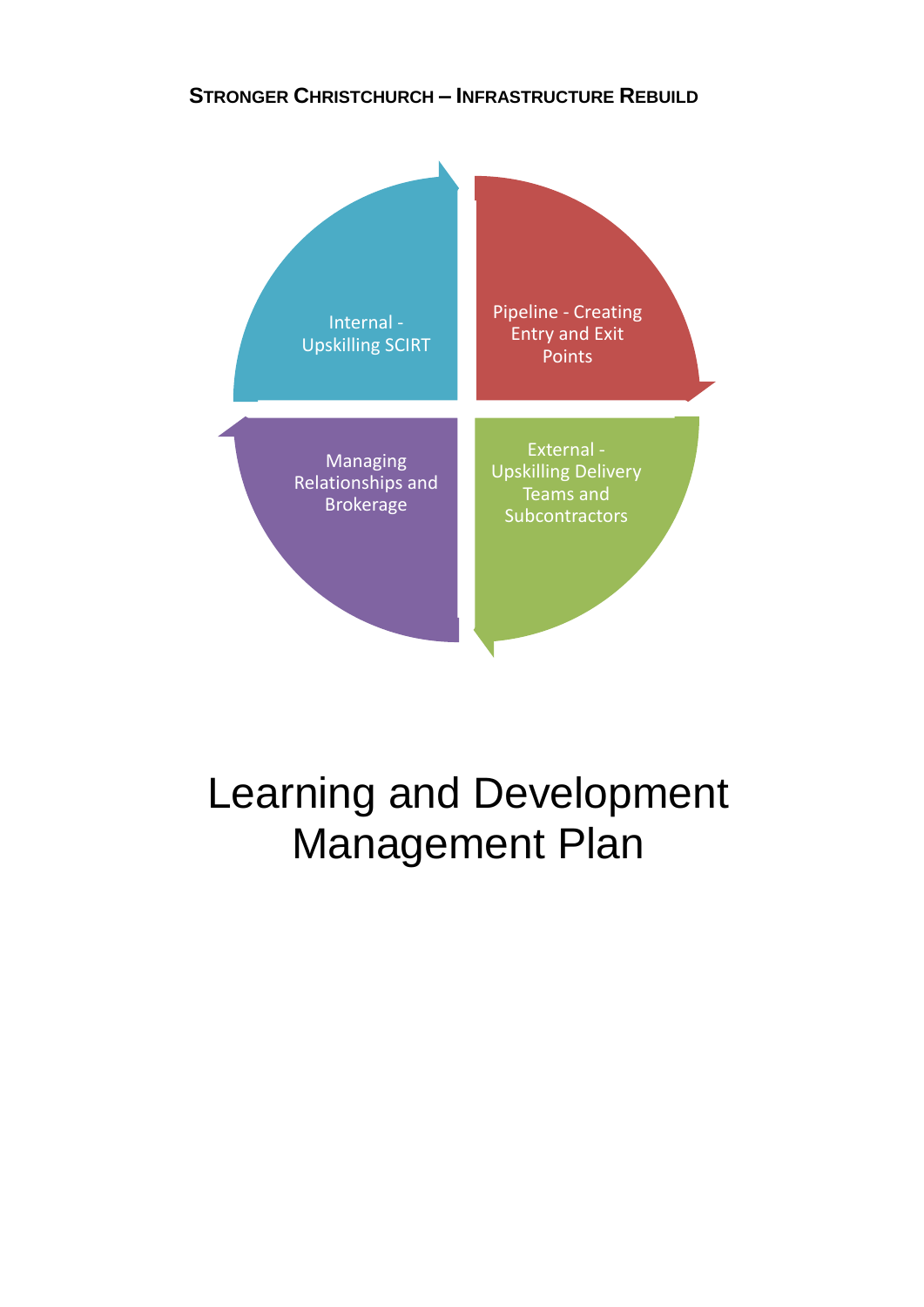## **CONTENTS**

- 1.0 INTRODUCTION
- 2.0 SCOPE
- 3.0 RESPONSIBILITIES
- 4.0 SCIRT TRAINING TARGETS
- 5.0 OPERATIONAL PLAN
	- 5.1 PIPELINE CREATING POINTS OF ENTRY AND EXIT
	- 5.2 EXTERNAL UPSKILLING DELIVERY TEAMS AND SUBCONTRACTORS
	- 5.3 MANAGING TRAINING RELATIONSHIPS AND FUNDING
	- 5.4 INTERNAL UPSKILLING IAT
- 6.0 RISKS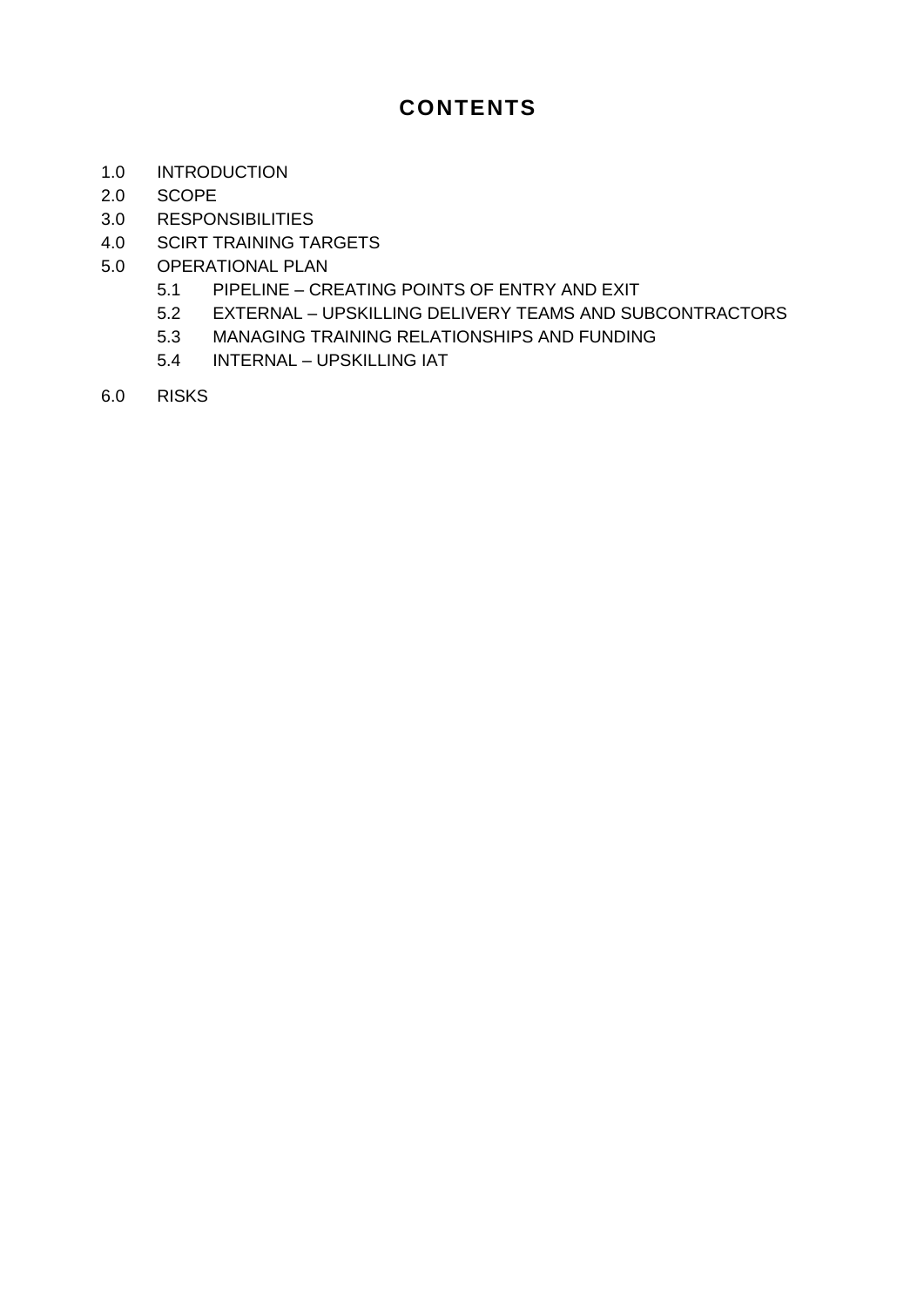# **1.0 INTRODUCTION**

The purpose of the Peak Performance Management Plan (PPMP) - is to provide SCIRT with a map for building the labour pool and achieving outstanding performance within the project. It is essential in this unique environment that we focus on innovative solutions that assist the workforce.

**The goal of this plan is to position industry with adaptable, skilled teams. To do the best for Christchurch and our industry.**

Consistent with the People and Performance plan, the Learning and Development Management Plan is designed to assist with:

- supporting SCIRT program outcomes
- the ongoing development of talent and maintenance of skills
- creating training relationships that partner with business

Learning and development in SCIRT will lead with examples of "what great looks like in Canterbury", and challenge existing training and funding models to potentially transform the NZ construction industry and work based training.

# **2.0 SCOPE**

The activities within this Learning and Development plan are designed to be applied to all levels of SCIRT with a focus on Delivery Teams and Sub-contractors. Both are in a position to add significant value and achieve 'best for community' outcomes, but they also carry the most risk. The main priority is to ensure that delivery and sub-contractor teams have the capability to add maximum value. Within the IAT office, there is an expectation that managers will up-skill and develop their own teams with support and advice.

#### **Current Status**

New Zealand construction industry has two common training models. Formal technical qualifications registered with the New Zealand Qualifications Authority (NZQA), and competency company-based training. The NZQA technical qualifications are set across all industry. Currently, this is the only subsidised model. The competency model is set and funded by each individual company. Construction companies are either using a combination of both of these models, one or none.

There are approximately 40,000 construction workers in New Zealand. 46% of the construction industry workforce has literacy issues that impact on their ability to work efficiently, effectively and productively. (Adult Literacy and Life Skills Survey carried out in 2006). For 2011, 7% of the construction workforce is currently engaged in NZQA technical construction qualifications. This is the only model that measures competency across all industry. The low percentage and uptake of this is an indication that these models require review.

#### **NZQA technical qualification model**

- National Certificates and Diplomas based on industry best practice
- Normally completed within 1.5 3 years.
- Mixture of off-job training, on site verification and written workbooks
- Training conducted by outside providers, on-job verifiers and workplace tutors
- Subsidised by Industry Training Organisations (eg: Infratrain, MITO)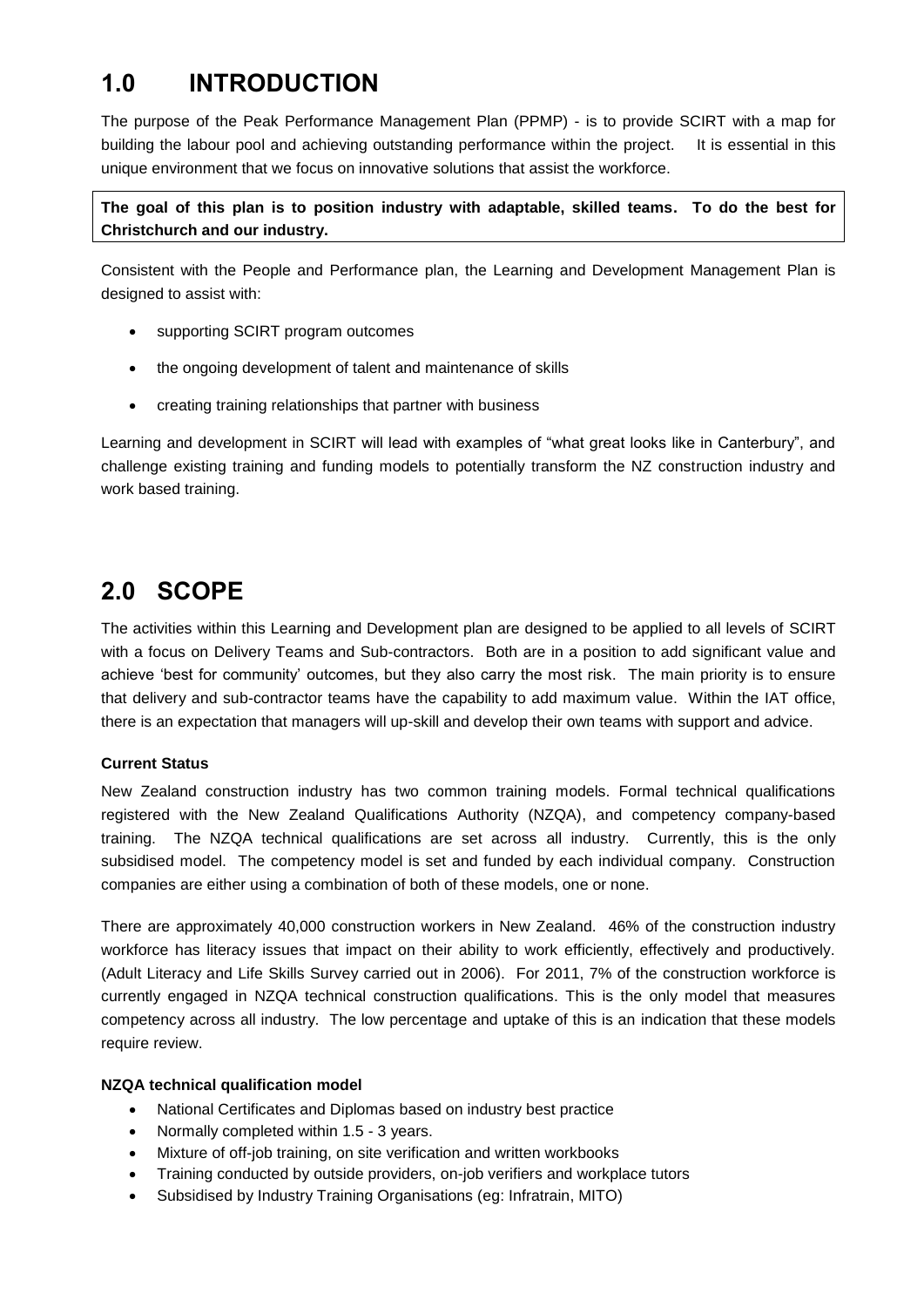#### **Competency**

- Company set skilled based criteria based on industry tasks
- Not linked to qualifications. Criteria aligns closer to skills within job roles
- On-job training and coaching
- Identifies a scale of competency from "requires training" "expert"
- No accessible funding, company cost

There is a need to look at an approach that ensures overall productivity does not drop and that the training models will address competency and skills. Training and skills development has to be approached on a "benefit to cost" of productivity basis.

#### **What does "Best for Canterbury and Industry" look like?**

Success will be training models that are experiential and delivered in shorter time frames. The focus will be on industry best practice, allowing employers to promote and cross train quickly rather than purchase experience in a tightening labour market. The solutions will complement and enhance existing company learning cultures.

- A single subsidised training framework/model based on skills and Industry best practice
- Experiential training and assessment with an on-job focus
- A pool of expert trainers, coaches and assessors for Canterbury
- Short modular skill based qualifications or trade certificates
- Partnerships with providers and funding bodies

#### **Requirements:**

SCIRT is committed to up skilling the industry and its employers in a timely manner. The Learning and Development Management Plan will work towards influencing Education Organisations to assist and partner with industry and SCIRT objectives.

The following will be required to achieve program outcomes:

- Agreement, participation and alignment of the plan from each delivery team
- Communicate as one collective industry to funding and educational bodies
- Commitment from employers to develop and invest in their people
- Identify and release technical expertise within the business to ensure training is fit for purpose
- Support internal business experts to act as trainers and assessors
- Employers to provide a training resource to facilitate the training processes required.
- Advance communication of the SCIRT programme so that solutions can be identified and developed within realistic time frames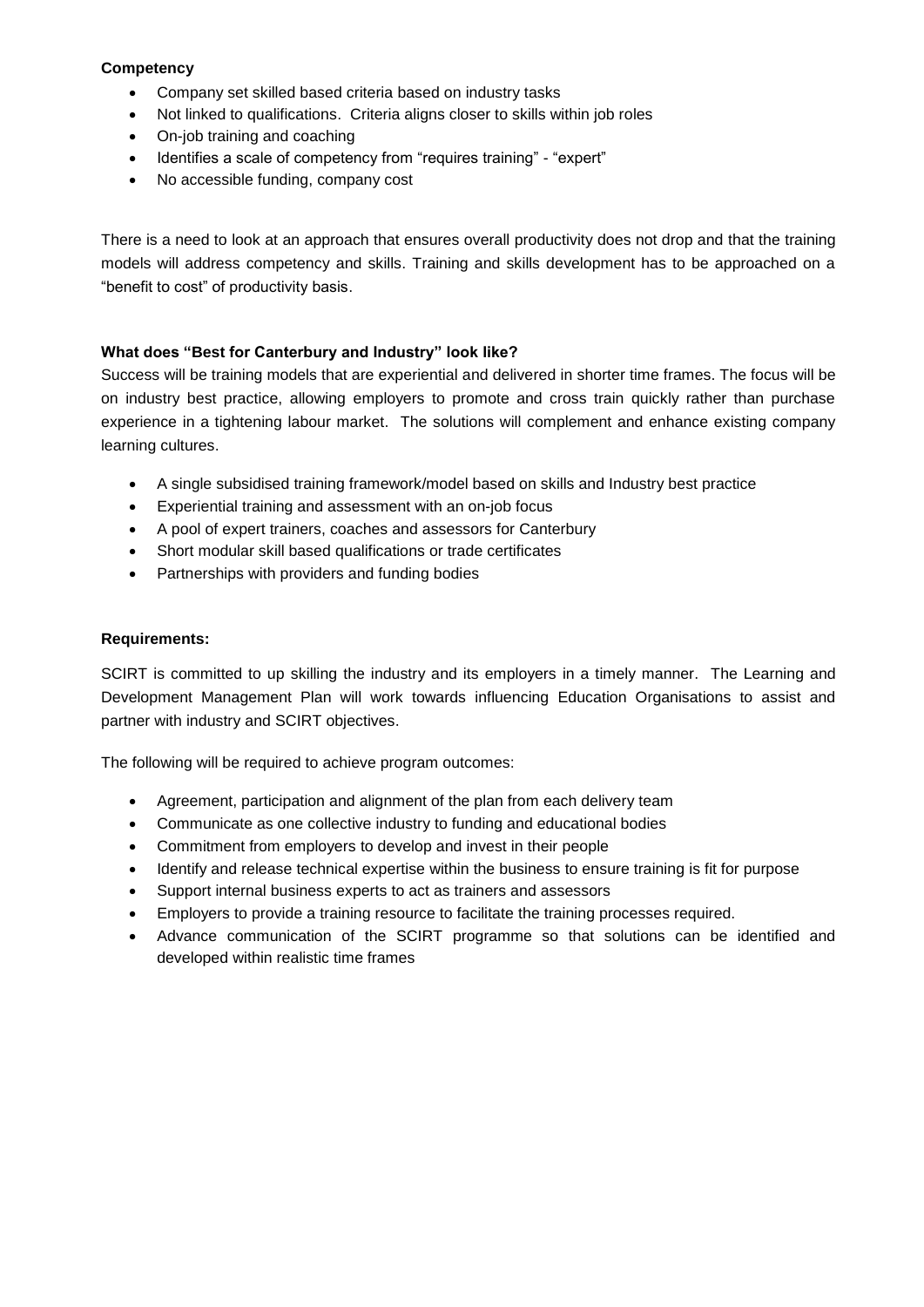### **3.0 RESPONSIBILITY:**

In order to achieve program outcomes Delivery teams and subcontractors will need a highly productive, skilled, responsible and flexible workforce. It is an employers' responsibility to show leadership, invest in training and develop their people. That responsibility includes leading in SCIRT behaviours and values and ensuring that appropriate talent development is undertaken within their business at all levels.

The Training Manager will develop learning and development strategies for SCIRT board approval and will implement initiatives to meet objectives. In this context, the plans responsibilities are to provide learning and development opportunities and models for all of SCIRT to draw on, in ways that best support their business's collective development. Industry will require "ready to work" talent on a short term lead in but it is also desirable to have a legacy of a "qualified and experienced" multi-skilled workforce.

#### **Strategic Objectives**

#### **Responsibility: Governmental agencies, Educational bodies, Employers and SCIRT**

Purposely lift the productive performance of industry. This will be achieved by increasing talent and capacity of the workforce through the provision of frameworks and skill models that deliver a highstandard of organisational performance, response, innovation and flexibility within the rebuild project.

Guiding Principles:

- The best people, minds and ideas on the job, working together
- Up skill the workforce and high performance, with SCIRT mindsets and values
- ▶ Lead and promote a culture of continuous learning and business improvement

#### **Tactical Objectives**

**Responsibility: Delivery Teams, Subcontractors and SCIRT**

Guiding Principles:

- Resilient and innovative learning models, short and long term
- Challenge existing training, timeframes and funding models.
- A collective view on Learning & Development and training designed for all industry.
- Overarching programs that benefit and maintain individual learning cultures within each business
- Managers to lead and promote a culture of continuous learning and business improvement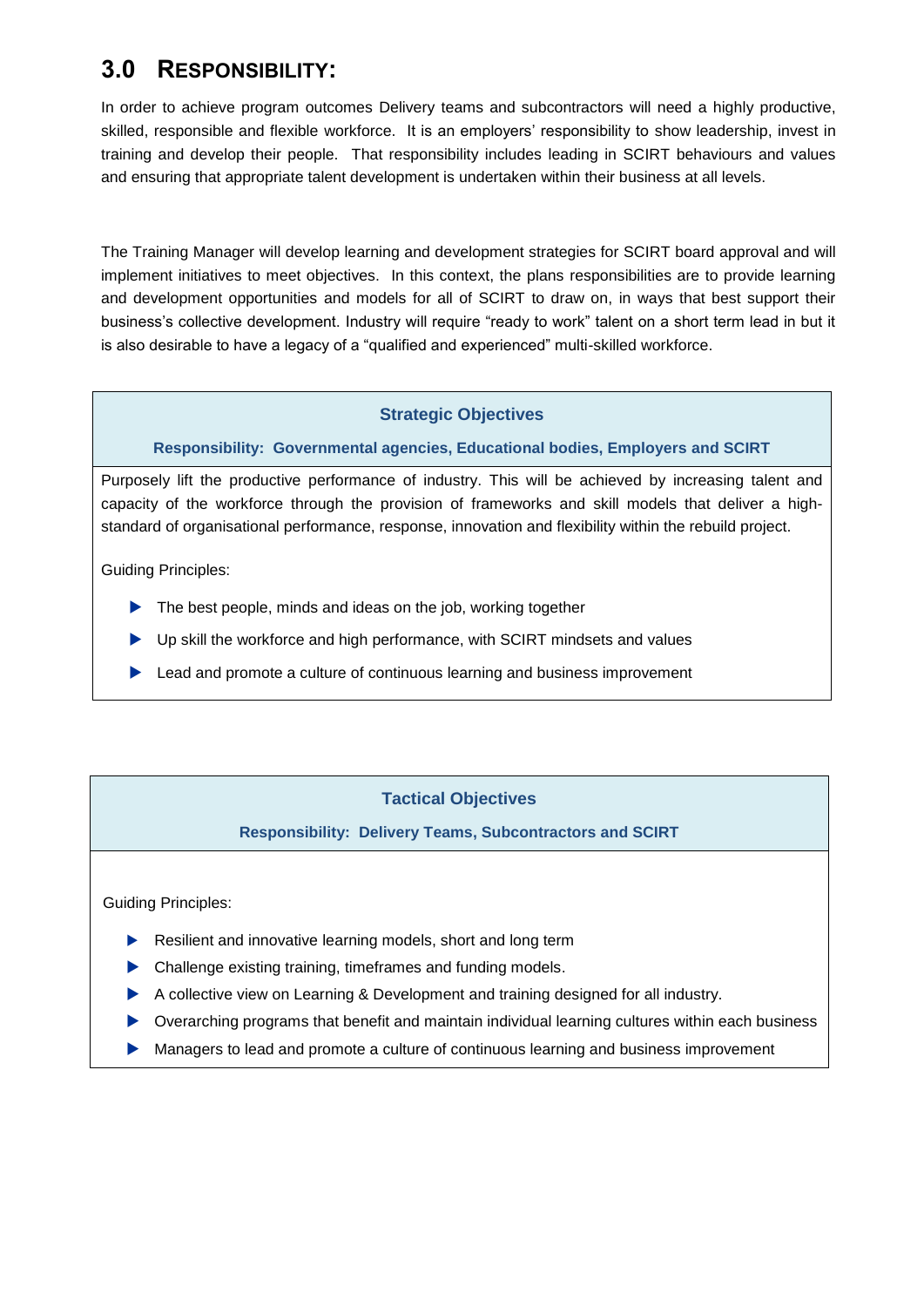# **4.0 SCIRT TRAINING TARGETS**

The construction industry is at a critical stage. On average, 50% of our work force is aged between 50–75 years. Over the next 15 years these workers will move into retirement and industry will lose half of the skill base that currently allows it to operate. The training targets are part of the SCIRT KRA framework of "Our Team" and measures employer commitment to developing and training their people.

| <b>KPI</b>   | Weighting | <b>Measure</b>                   | <b>Timing</b> | <b>MCOS</b> | <b>Stretch</b> | <b>Outstanding</b> |
|--------------|-----------|----------------------------------|---------------|-------------|----------------|--------------------|
| Ownership    | 15%       | Number of operatives engaged in  | Recorded      | 20-20%      | 30-39%         | 40-60%             |
| of a skilled |           | NZQA qualifications              | monthly       |             |                |                    |
| workforce    |           | (including SCIRT version) as a % | Reviewed      |             |                |                    |
|              |           | of SCIRT field team members      | quarterly     |             |                |                    |

In order to achieve this KRA delivery teams and subcontractors will need to complete on a monthly basis the "Our Team KRA" template via project centre.

# **5. OPERATIONAL PLAN – TRAINING**

The focus for Learning and Development over the next three months is to **establish and review** current skills, training models and funding within the industry, delivery teams and subcontractors:

#### **Establishment and Review:**

- Build influential relationships with SCIRT delivery teams and subcontractors
- Build influential relationships with educational bodies and training institutions. Source funding.
- Review of training provision and capability within SCIRT companies and providers

Date: Completed March 2012

#### **Implementation Phase:**

- Partner with funding bodies and Educational bodies to fund appropriate learning models
- Roll out appropriate learning models and qualifications
- Develop training modules targeting skill gaps as required

Date: Completed June 2012

The Operational brief has been split into four areas for action and implementation.



Behavioural and skill based training provided to create high performance.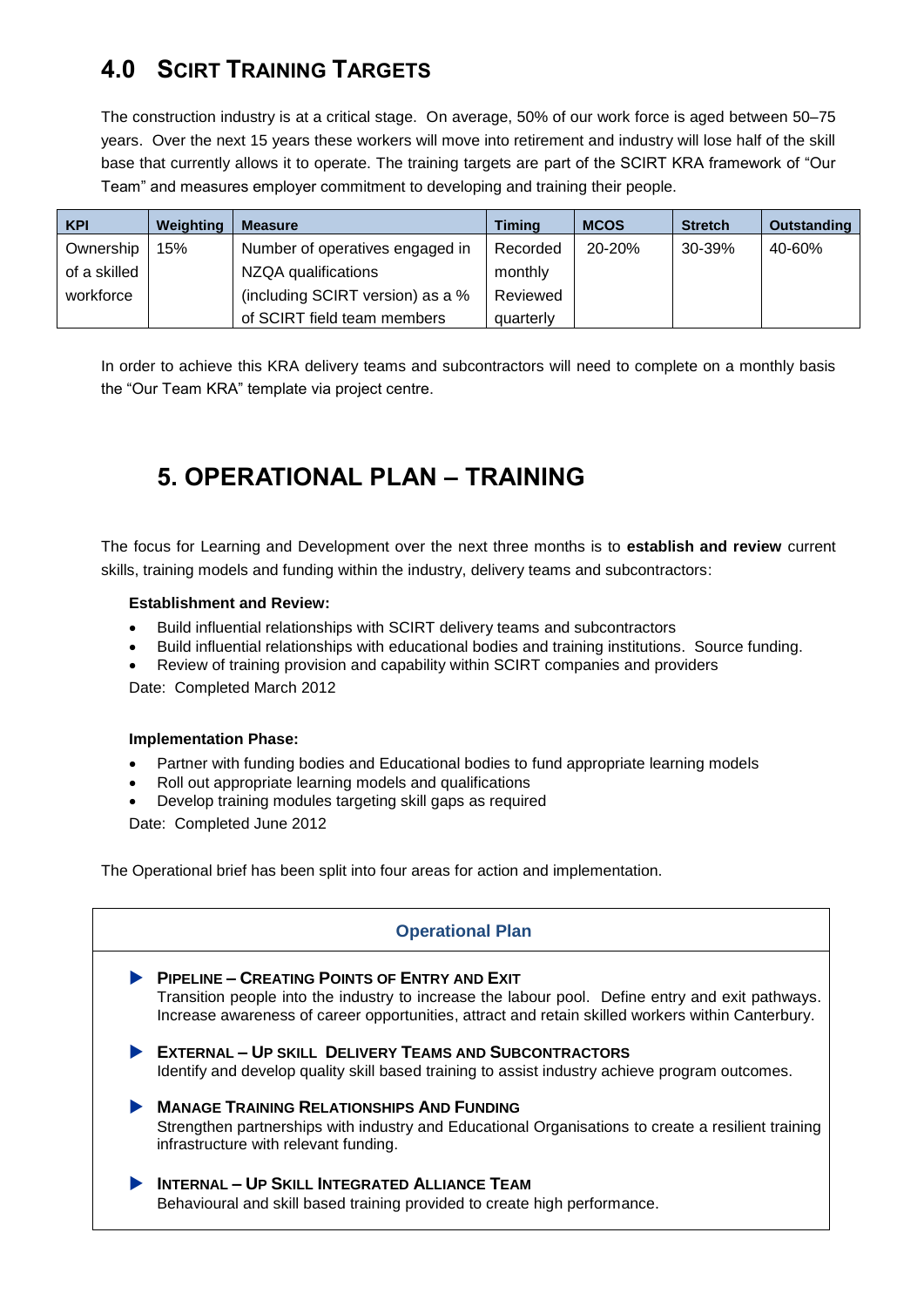### **5.1 PIPELINE – CREATING POINTS OF ENTRY AND EXIT**

Transition people into the industry and increase the labour pool by working with delivery teams, labour supply organisations and pre-employment providers. Define exit and entry points within SCIRT program. Define clear pathways and increase awareness of career opportunities within Canterbury.



| <b>Activity</b>                                    | <b>Description</b>                                                                                                                                                                                                                                                                                                             |
|----------------------------------------------------|--------------------------------------------------------------------------------------------------------------------------------------------------------------------------------------------------------------------------------------------------------------------------------------------------------------------------------|
| <b>Career Pathways</b><br>"For Real" Campaign      | Objective: Raise awareness of career pathways within and outside the<br>construction industry via the "For Real Campaign"<br>Regularity: 2012, 2013                                                                                                                                                                            |
| New entrants to<br>industry<br>"For Real" Campaign | <b>Objective:</b> Expand the pool of skilled workers and develop career<br>opportunities and training for Canterbury youth, unemployed and career<br>changers. For Real awareness campaign that facilitates pre-employment<br>training, and apprenticeships with pastoral care and entry assessment.<br>Regularity: 2012, 2013 |
| <b>Exit points</b>                                 | <b>Objective:</b> Define career pathways for workers exiting the construction<br>industry. Create communication links between SCIRT, Vertical Rebuild,<br>labour supply organisations and similar industries.<br>Regularity: 2016, 2017                                                                                        |

### **5.2 EXTERNAL – UP SKILL DELIVERY TEAMS AND SUBCONTRACTORS**

Identify and develop quality modular and skill base training required by delivery teams and subcontractors to assist them achieve program objectives. Focus on on-job training to impact on skill levels, health and safety, quality and production outcomes. Create opportunities for those within the industry to step up and develop new skills.

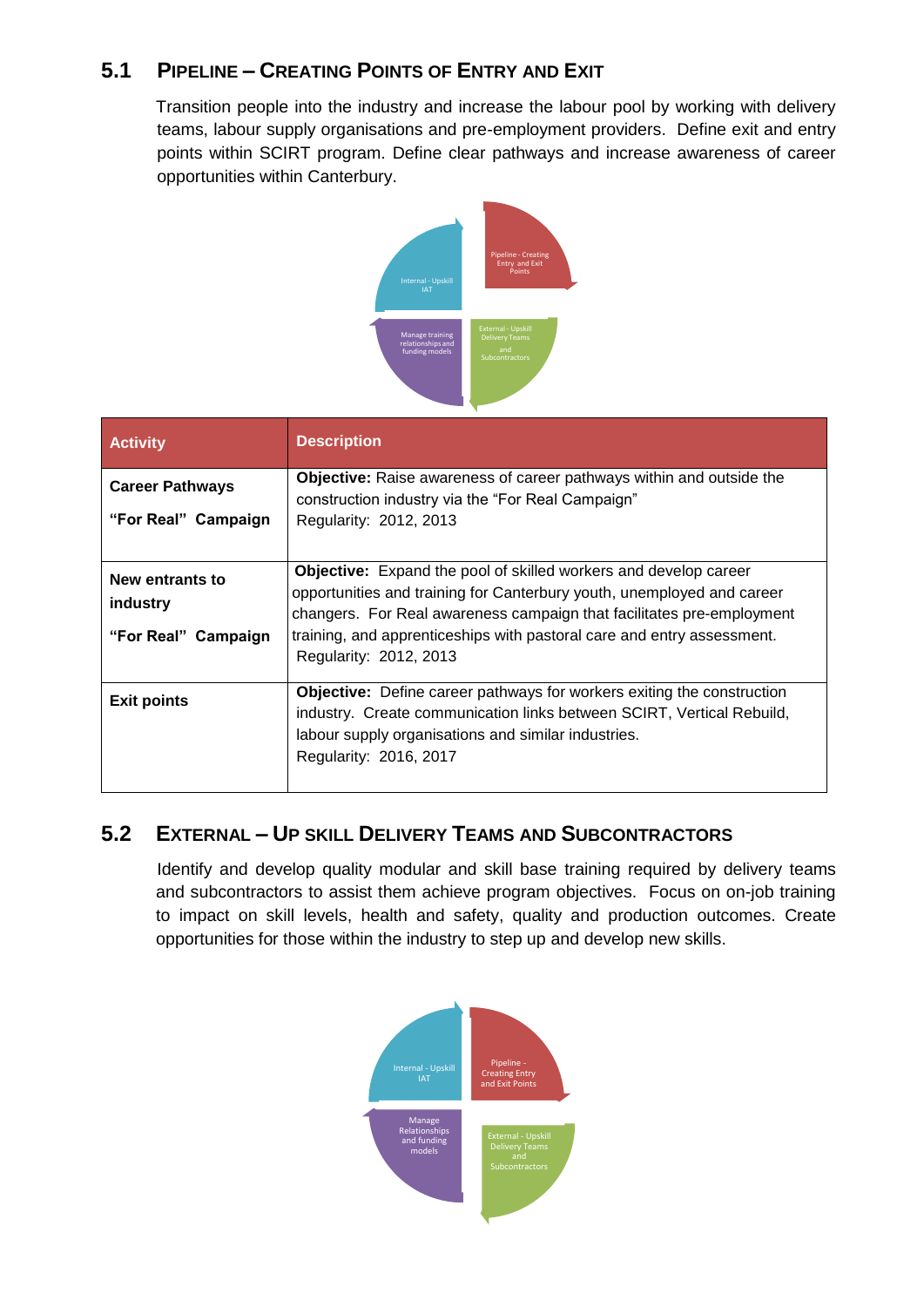| <b>Activity</b>                                     | <b>Description</b>                                                                                                                                                                                                                                                                                                                                                                                                                                                                                                                |  |
|-----------------------------------------------------|-----------------------------------------------------------------------------------------------------------------------------------------------------------------------------------------------------------------------------------------------------------------------------------------------------------------------------------------------------------------------------------------------------------------------------------------------------------------------------------------------------------------------------------|--|
| Training on job<br>experiential and<br>real-time    | Objective: Support delivery teams and subcontractors with flexible, hands-on<br>technical training. Work with Infratrain to develop training that is on-job and site<br>focused, rather than workbook and course based.<br>Regularity: 2012, 2013, 2014                                                                                                                                                                                                                                                                           |  |
| <b>Shorter and industry</b><br>based qualifications | Objective: Provide relevant competency based modules. Partner with industry<br>and Infratrain to develop a new model of training. Provide options where industry<br>can fill specific skill gaps quickly. These modules will be shorter, more focused<br>qualifications with funding and subsidies aligned.<br>Regularity: 2012, 2013, 2014                                                                                                                                                                                       |  |
| <b>Grow Existing</b><br><b>Industry</b>             | <b>Objective:</b> Enhance the skills of existing workforce by sourcing and providing<br>short sharp technical training.<br>Current skills/training gaps have been identified:<br>Health and Safety (ongoing)<br>$\bullet$<br>Spotter training (2012)<br>$\bullet$<br>Reading Plans (2012)<br>$\bullet$<br>Plant operator competencies (2013)<br>$\bullet$<br>Concrete Saw (2013)<br>$\bullet$<br>Slinging and Lifting (2013)<br>$\bullet$<br>Environmental management of worksites<br>Regularity: as identified and when required |  |
| Set up SCIRT<br><b>Training Centre</b>              | Objective: Set up SCIRT Training Centre and Workplace Tutor Team to support<br>Learning and Development initiatives and industry.<br>Regularity: 2012, 2013                                                                                                                                                                                                                                                                                                                                                                       |  |
| Leadership,<br><b>Leverage Training</b>             | Objective: Equip identified leaders at a Foreman/Supervisor level, with the<br>understanding and skills to unlock self-leadership potential within teams.<br>Regularity: 2013                                                                                                                                                                                                                                                                                                                                                     |  |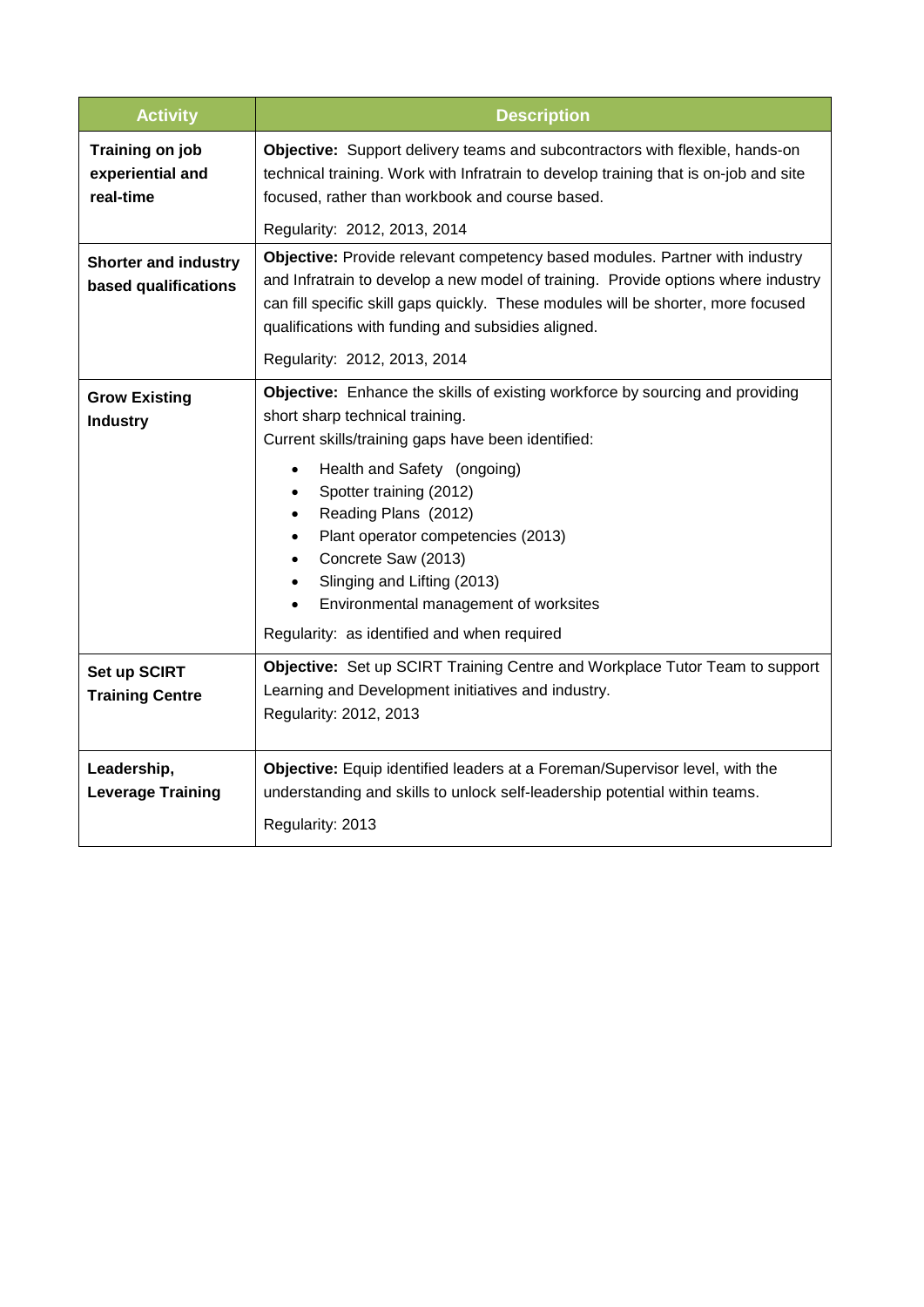### **5.3 MANAGE TRAINING RELATIONSHIPS AND FUNDING**

Strengthen partnerships with industry and Educational Organisations to create a resilient training infrastructure for Christchurch.



| <b>Activity</b>                        | <b>Description</b>                                                                                                                                                                                                                                                           |  |
|----------------------------------------|------------------------------------------------------------------------------------------------------------------------------------------------------------------------------------------------------------------------------------------------------------------------------|--|
| Source funding for<br>training         | <b>Objective:</b> Engage and manage relationships of local/broader training markets.<br>Support organisations such as BETA, Infratrain, IPENZ, NZIHT, Skills for<br>Christchurch, TEC, MSD, Polytechnics and Universities for the benefit of SCIRT.<br>Regularity: 2012      |  |
| <b>Training Industry</b><br>leadership | <b>Objective:</b> Continually review the effectiveness of training and funding models.<br>Identify strengths, opportunities and initiatives for change to improve current<br>standards on behalf of SCIRT. Communicate and facilitate change process.<br>Regularity: ongoing |  |

### **5.4 INTERNAL – UP SKILL INTEGRATED ALLIANCE TEAM**

Behavioural and skill based training will be provided to create collaborative and high performing teams within the IAT. The People and Performance Plan fully documents the training required.

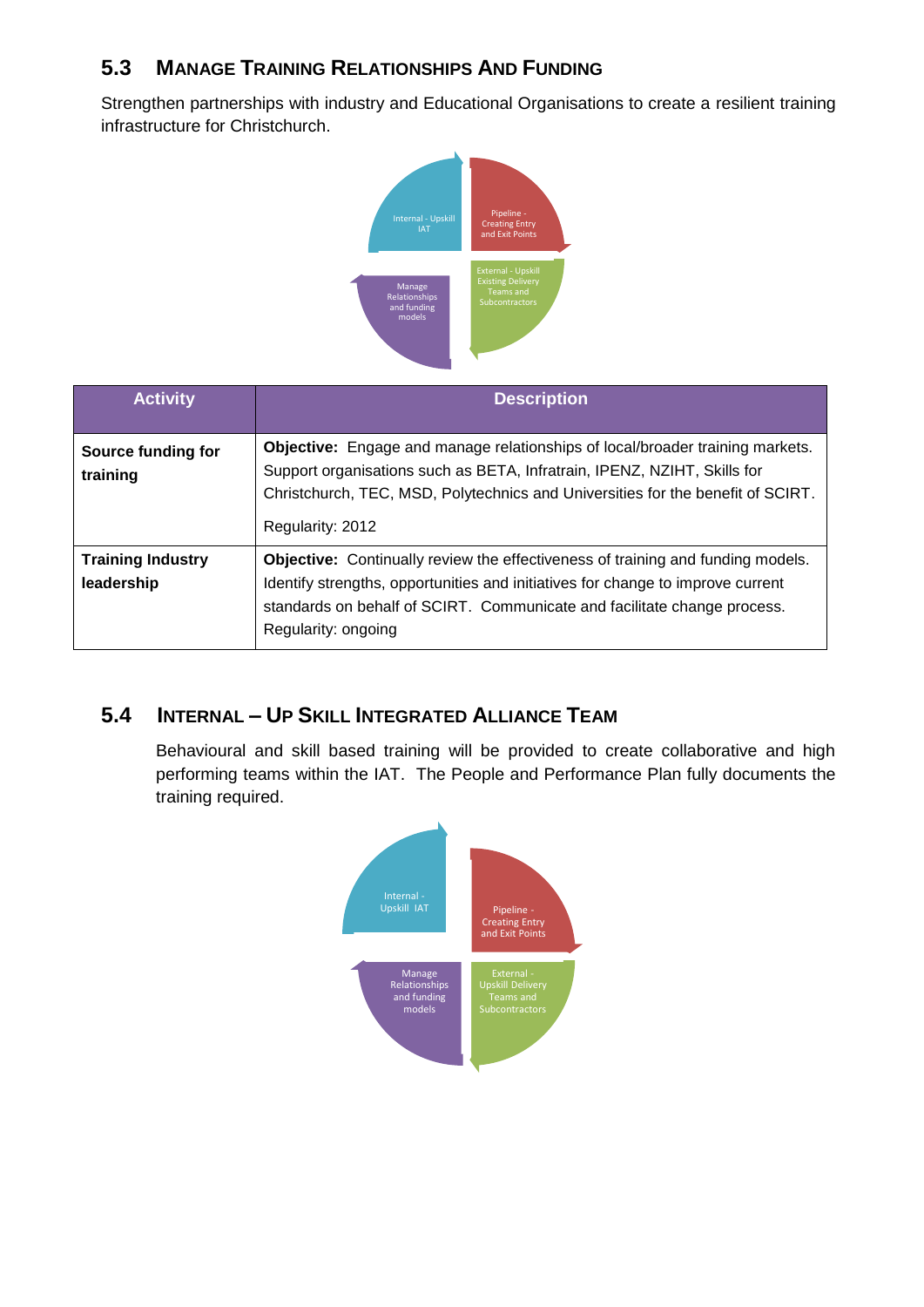# **6.0 RISKS:**

The risks to the management plan involve the following:

|                | <b>Risk</b>                                                                                                                                            | Probability | Impact | Mitigating activities                                                                                                                                                                                                                                                       |
|----------------|--------------------------------------------------------------------------------------------------------------------------------------------------------|-------------|--------|-----------------------------------------------------------------------------------------------------------------------------------------------------------------------------------------------------------------------------------------------------------------------------|
| 1              | Industry compromise between<br>production targets and training.<br>Employer lack of commitment,<br>time or finance to Learning and<br>Development Plan | High        | High   | SCIRT Management and leaders to sign off<br>Learning and Development Plan and KPI's.<br>Steering committee set up to influence, guide<br>and promote benefits of developing people.<br>Training conducted on-job where possible to<br>minimise loss of production and time. |
| 2              | Lack of training resources to<br>implement and manage learning<br>within delivery teams and<br>subcontractors                                          | Med         | High   | Establish and identify contact personal and<br>training resource within each delivery team<br>and subcontractor.                                                                                                                                                            |
| 3              | Reluctance to release technical<br>expertise, trainers or assessors<br>within the business to support<br>learning and development                      | Med         | Med    | SCIRT Management and leaders to sign off<br>Learning and Development Plan. Source<br>additional trainers via Educational bodies.<br>Explore funding for on-job coaches.                                                                                                     |
| $\overline{4}$ | Current government funding and<br>support systems could potentially<br>be reduced or removed                                                           | Med         | Med    | Joint partnership between all employers as<br>one voice for Canterbury. Engage support<br>from government agencies and CERA. Focus<br>on sourcing and developing cost-effective<br>interventions.                                                                           |
| 5              | Educational institutions unable to<br>align to learning models around<br>competency and skills in required<br>industry time frames                     | Med         | Med    | Ensure SCIRT programme is communicated<br>in advance so that solutions can be identified<br>and developed in appropriate time frames.                                                                                                                                       |
| 6              | Speed in which we require<br>industry to support funding<br>applications and process                                                                   | Med         | Low    | Appropriate planning and clear<br>communication and approval process<br>identified in order to react quickly and<br>appropriately.                                                                                                                                          |
| $\overline{7}$ | Dual training systems or new<br>models could de-value existing<br>qualifications in industry                                                           | Low         | Low    | Create supplementary programs that<br>potentially lead into qualifications. Phased in<br>approved system over extended time length to<br>minimise impact.                                                                                                                   |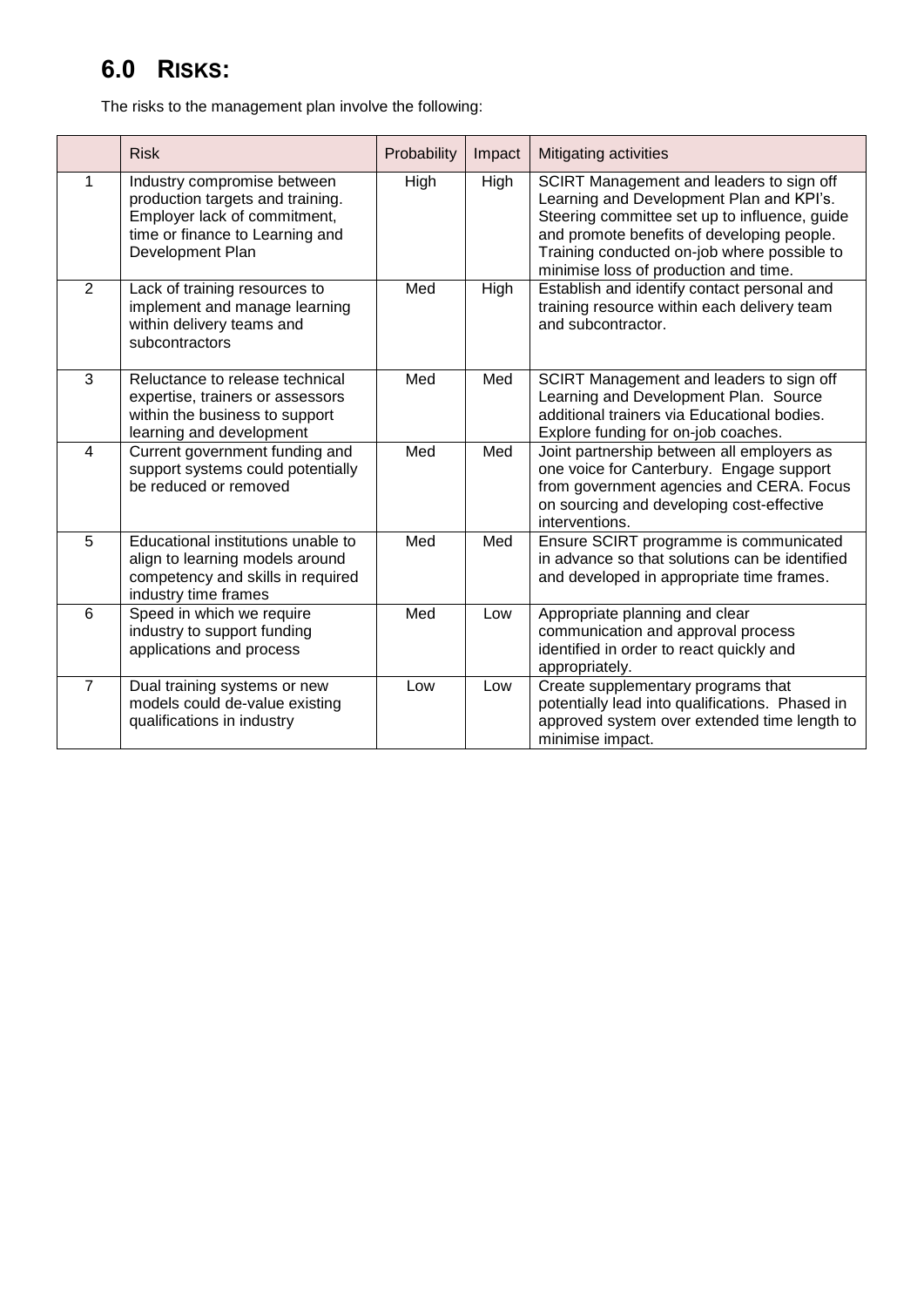# **2013 SCIRT TRAINING TEAM OBJECTIVES**

### *Team Purpose: Champion the lifting of industry through best practice in training*

| Line of sight goals: | <b>Employees in National Certificate training</b>  |
|----------------------|----------------------------------------------------|
|                      | <b>Qualification completions in time</b>           |
|                      | Value perceived by stakeholders (quarterly survey) |
|                      |                                                    |

| <b>Activity</b>                                                                                                                                                                                                                                                                                     | <b>Description</b>                                                                                                                                                                                                             |  |  |
|-----------------------------------------------------------------------------------------------------------------------------------------------------------------------------------------------------------------------------------------------------------------------------------------------------|--------------------------------------------------------------------------------------------------------------------------------------------------------------------------------------------------------------------------------|--|--|
| New entrants to industry                                                                                                                                                                                                                                                                            | Objective: Educate and influence SCIRT delivery teams and contractors to employ and<br>invest in candidates and the "For Real Opportunity".                                                                                    |  |  |
| "For Real" Campaign<br><b>PM - Tess</b>                                                                                                                                                                                                                                                             | Objective: Influence value and quality of pre-employment courses.                                                                                                                                                              |  |  |
|                                                                                                                                                                                                                                                                                                     | Measures: 10 contact meetings with employers per month<br>Completing qualifications of For Real Candidates within 12 months of sign on<br>Mentoring & support visit to provider 1 per month<br>Course evaluation 1 per quarter |  |  |
| <b>Activity</b>                                                                                                                                                                                                                                                                                     | <b>External - Upskill Delivery Teams and Subcontractors</b><br>$\bullet$                                                                                                                                                       |  |  |
| Training on job<br>experiential and real-time                                                                                                                                                                                                                                                       | Objective: Increase on-job Workplace tutoring and assessment hours. Support delivery<br>teams and subcontractors with flexible, hands-on technical training. Workplace tutor time<br>split:                                    |  |  |
|                                                                                                                                                                                                                                                                                                     | 1-2 Quarter:                                                                                                                                                                                                                   |  |  |
|                                                                                                                                                                                                                                                                                                     | 50% Technical Course Training<br>25% Administration, Records and Resource Development<br>$\bullet$<br>25% On job (toolbox training, one-on-one training)<br>Measure: 40 hours per month of Tutor One-on-One contact            |  |  |
|                                                                                                                                                                                                                                                                                                     | 3-4 Quarter:                                                                                                                                                                                                                   |  |  |
|                                                                                                                                                                                                                                                                                                     | 25% Technical Course Training<br>25% Administration, Records and Resource Development<br>$\bullet$<br>50% On job (toolbox training, one-on-one training)<br>$\bullet$                                                          |  |  |
|                                                                                                                                                                                                                                                                                                     | Measure: 40 hours per month of Tutor One-on-One contact                                                                                                                                                                        |  |  |
| Objective: Develop SCIRT Excavator Operator Competencies and assessment of<br>Shorter and industry based<br>excavator operators. Based on specific job competencies, tasks and operating hours<br>qualifications<br>Measure: SCIRT/Infratrain National Certificate Resources developed for industry |                                                                                                                                                                                                                                |  |  |
| PM - Roy                                                                                                                                                                                                                                                                                            | Objective: Work with industry and Infratrain to develop new SCIRT model of training and<br>competency for National Certificate in Plant Operation - Excavator.                                                                 |  |  |
|                                                                                                                                                                                                                                                                                                     | Measure: SCIRT/Infratrain National Certificate Resources completed and<br>developed for industry use. 25% of assessed excavator operators signed into<br><b>National Certificate in Plant Operation</b>                        |  |  |
| <b>Grow Existing Industry</b>                                                                                                                                                                                                                                                                       | Objective: Following industry technical gap identified. SCIRT short courses developed                                                                                                                                          |  |  |
| <b>PM – Kingsley</b>                                                                                                                                                                                                                                                                                | and ready for use by industry:                                                                                                                                                                                                 |  |  |
| <b>PM - Eric</b>                                                                                                                                                                                                                                                                                    | <b>Concrete Saw</b><br>$\bullet$<br>Slinging and Lifting (to be verified by industry as a gap)                                                                                                                                 |  |  |
| <b>PM - Wes</b>                                                                                                                                                                                                                                                                                     | <b>Environmental Training</b><br>٠                                                                                                                                                                                             |  |  |
|                                                                                                                                                                                                                                                                                                     | <b>Quality Training</b>                                                                                                                                                                                                        |  |  |
|                                                                                                                                                                                                                                                                                                     | Measure: Relevant SCIRT courses developed for industry use.                                                                                                                                                                    |  |  |